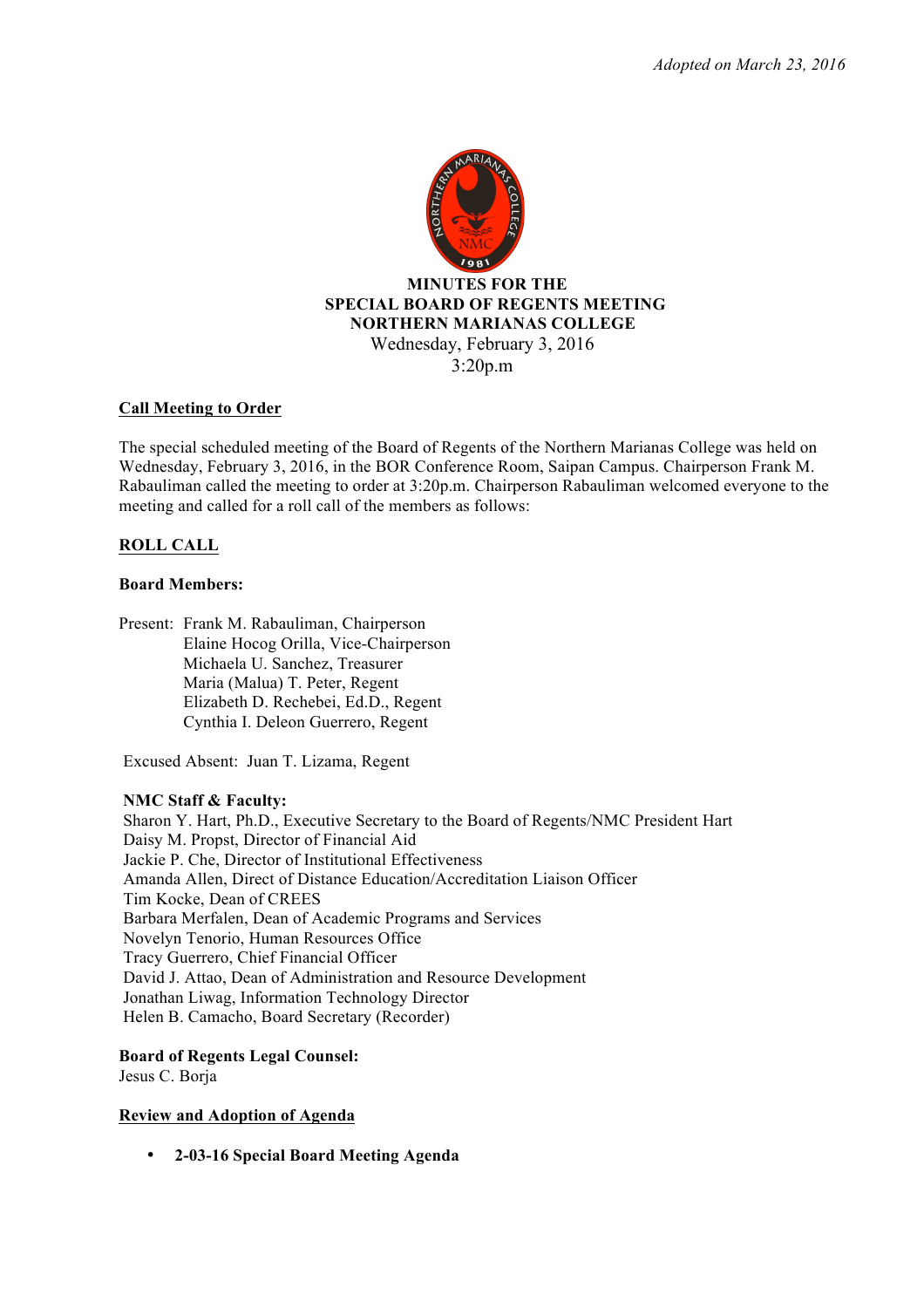**BOARD ACTION:** Regent Orilla moved to adopt the agenda and seconded by Regent Rechebei. All members voted yes, the motion passed. The February 3, 2016 Special meeting agenda is adopted without changes.

## **PUBLIC COMMENT PERIOD**

No public participation.

## **OLD BUSINESS**

• Board Resolution No. 2016-02 - Presidential Search

## **Tabled.**

## **NEW BUSINESS**

• **Memorandum of Agreement with NMTI (CW Funds) -**

**BOARD ACTION:** Regent Peter moved to authorize Chairperson Rabauliman to sign the Memorandum of Agreement with NMTI provided that the division of the money is equal and seconded by Regent Orilla. All members voted yes, the motion passed. So noted, if the money is not equal then it comes back to the full board.

# • **Facilities Plan**

Chairperson Rabauliman explained that it was his recommendation to include the facilities plan agenda because in a recent meeting with FEMA Officials discussed the 404 and 406 mitigation monies. The purpose of the 404 mitigation monies is specifically for the facilities. The 406 mitigation monies is everything related to Typhoon Soudelor. He added that there are some conditions or restrictions as to the use of the monies particularly the monies that derived from the Project Worksheets that were approved for the college.

John Guerrero, Facilities Manager provided an update. The Northern Marianas College was awarded 4.5 Million dollars from FEMA for repairs of the damaged buildings. The 404 and 406 programs are both mitigation monies. He added that there are other programs like the 428 mitigation monies that allows for alternate projects. The bottom line is a decision needs to be made especially with those that are time sensitive.

Dr. Hart recommended that the college revisit the facilities master plan especially after the destruction of the recent Typhoon. She added that it's our time to go through and look at our long-term goals for the institution. A thorough inspection and review of the state of these buildings is so very important because the Typhoon has completely changed everything.

Chairperson Rabauliman requested for draft policies at its next meeting as follows:

Audit Committee Policy Finance and Facilities Policy

Regent Rechebei also recommended that the college come up with a strategic plan on facilities for the entire NMC campus on all three islands.

Chairperson Rabauliman called for a short break at 4:25p.m. Break ended at 4:29p.m and Chairperson Rabauliman called the meeting back to order at 4:29p.m. The board continued discussions on the matter of the Presidential Search resolution.